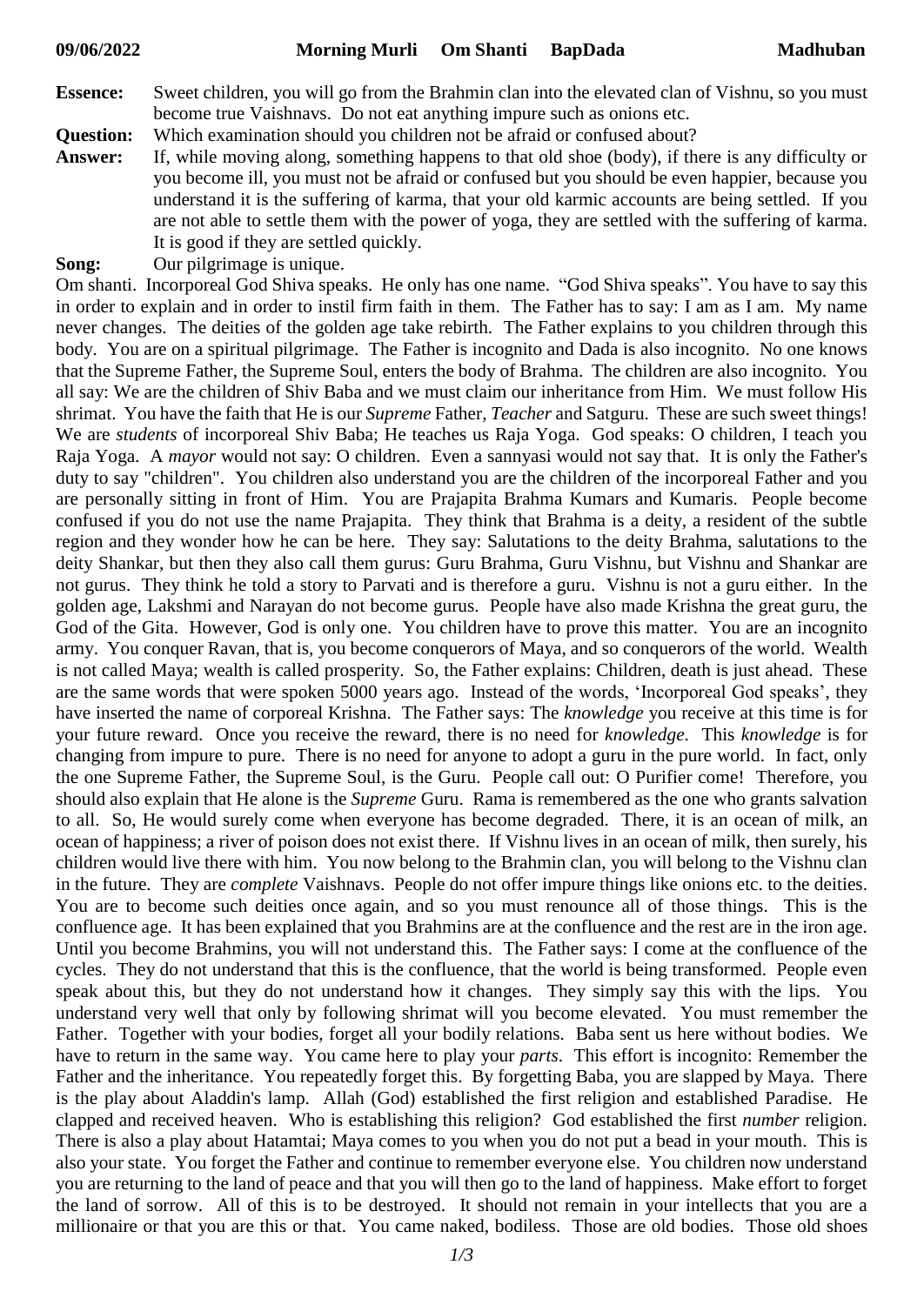have caused you a lot of sorrow. The greater the illness, the greater should be your happiness. You should be dancing. It is the suffering of karma; the karmic accounts have to be settled. Do not be afraid of this. You should understand that, since we are not able to have our sins absolved with the power of yoga, we have to settle them with the suffering of karma. There is nothing to be confused about. Those bodies are old, it is good if they finish quickly. Your bhatthi of seven days is also very well known. Understand everything clearly for seven days and enable your intellect to imbibe it and you can then go anywhere. You will continue to receive murlis; that is enough. Remember the Father and continue to spin the cycle. Become swadarshanchakradhari within seven days. People have readings of the scriptures for seven days; seven days are well known. They have also given seven days for the Granth. A bhatthi too is for seven days. It should not be that you ask anyone who comes, to come for seven days; you should also feel the pulse of the person. Some become afraid when they hear about a *course* of seven days. They think: What will happen if we are not able to keep it up? Therefore, they go away. Therefore, look at the person. Feel the pulse of everyone. First, find out for how many days they will come. If you tell them about the seven days straight away, they get frightened. Some are not able to give seven days. Some *surgeons* and herbalists simply feel your pulse and then diagnose what illness you have. This is your imperishable *Surgeon* of knowledge. You children are *master surgeons*. This is the sacrificial fire of the knowledge of Rudra. You say that a person can claim liberation-in-life in a *second*. Some people even ask: Since liberation-in-life can be claimed in a *second*, why do you ask for seven days? Just tell something of a *second*. They get frightened and say they will not be able to stay. This is why you should first feel their pulse. The same things do not apply to everyone. Many children cause *disservice*. Feel the pulse when they are filling in the *form* and ask them: For how long will you be able to come? You must ask this. Achcha. Is there one God for everyone? What relationship do you have with the Supreme Father? First you have to explain about this. He is the Father and we are His children. The Father gives the inheritance. He is the Creator of heaven, so you should receive the inheritance of heaven. It is now hell. Bharat was heaven, the master of the world. It was then the kingdom of the deities, but Maya snatched the kingdom away. Now, once again, you must conquer Maya and reclaim the kingdom. The destruction of the old impure, iron-aged world is just ahead of you, so the pure world surely has to be established. A little signal should be given and then, as they progress further, they will understand these things. If not today, they will come tomorrow. Where else would they go? There is only the one shop to receive salvation. There is only one shop of Shiv Baba, the Supreme Father, the Supreme Soul. Liberationin-life is received in a *second*. Look how this shop is! You are *salesmen* of such a shop! If a *salesman* is good, he also claims a good status. Sense is needed in order to be able to *sell*. What *service* can anyone who does not have sense do? Firstly, instil faith in them, and then speak about seven days. Oh! The Father has come to give the inheritance! Bharat was the land of happiness, but it has now become the land of sorrow. Then, how does it become the land of happiness? Who creates it? You first have to show them the path. We souls are residents of the land of peace, and later we come to play our *parts*. Now, the Father says: Children, you have to return home. By remembering the Father, your sins are absolved. Your wings for flying have been broken, they are being mended and you will return with Me. The Father is the One who comes and changes us from shells into diamonds. This is a very great income. By remembering the Father, you will become free from disease for 21 births. By remembering the cycle, you will become *ever healthy* and *wealthy*. You are neither of those now. You are numberwise; Maya eats up weak ones very quickly. Then, as you go further, you will remember. The rulers come at the end and the sannyasis etc. also come. You daughters and mothers shot the arrows. *Accurate* temples were created here. There is a temple to the kumaris. They do not understand the meaning of 'half-kumari'. Those who remain in a household and become Brahma Kumaris are called half-kumaris. A kumari is a kumari! A complete temple has been built as your memorial. A cycle ago too, you did *service* in this way. You should be so happy that your examination is so great! God is the one who is teaching you. (A party from Delhi took leave from Baba.) All the children are returning well *refreshed*. However, it is numberwise. Those who understand well will explain to others very well. The children understand Baba is incognito and Dada is also incognito. You too are incognito. No one else understands this. Brahmins (priests) too do not understand. You can explain: You are born through vice, whereas we are mouth-born progeny. You are impure and we are becoming pure. We are the children of the Father of People, so we surely belong to the new world. Do the deities of the golden age belong to the new world or do those brahmins belong to the new world? Brahmins are the topknot. Is the topknot (Brahmin clan) higher or is the head (deity clan) higher? They have made Shiv Baba disappear from that image. You children understand that the Father is the Master of the garden of flowers. Ravan is not called the Master of